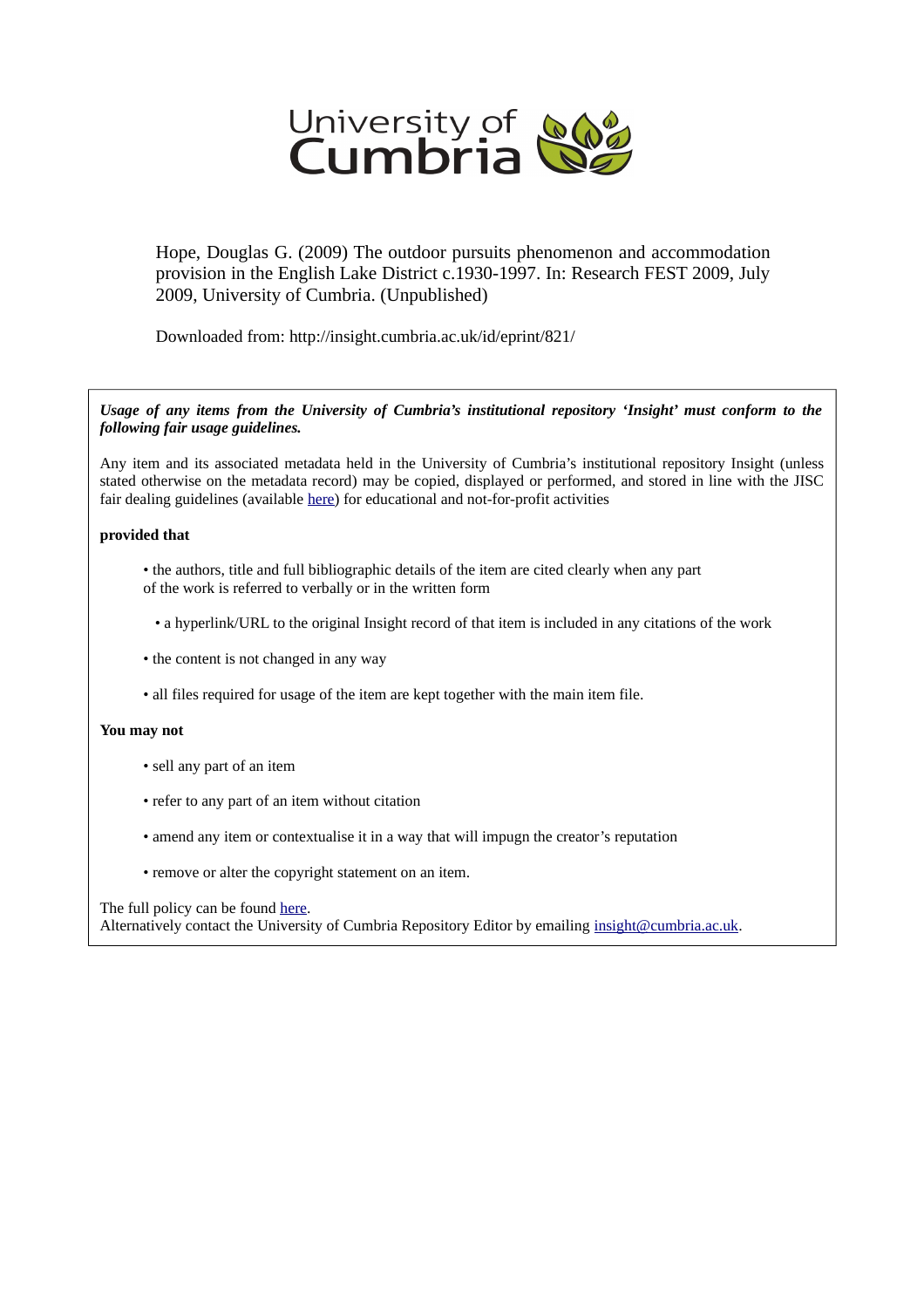The outdoor pursuits phenomenon and accommodation provision in the English Lake District c. 1930-1997

A Hundred years ago, mountaineering was the preserve of the upper classes, Oxford and Cambridge graduates, diplomats and professionals. The working classes were more attracted to the seaside holiday resort, as expertly described in John Walton's 'The British Seaside: Holidays and Resorts in the twentieth Century' (MUP, 2000). However, from the middle of the nineteenth century, there was an explosion of interest in botanical societies (to study the area's natural history) and rambling clubs, particularly in the industrial areas of Lancashire and Yorkshire. In the main, the members of these societies were self-educated manual workers, textile operatives and craftsmen.

The so-called founder of the people's holiday movement was a congregational minister Thomas Arthur Leonard, who sought to dissuade the young workers of Colne, Lancashire from going in droves during 'Wakes week' to Blackpool, Morecambe or the Isle of Man and introduce them to the pleasures of the wilds of Pendle Hill, Ribblesdale and the Lake District. In June 1891, he took members of the rambling club connected with his chapel for a four days' holiday to Ambleside at a cost of 21s (£1.05), including the rail fare. The success of this and subsequent holidays led to the founding of the Co-operative Holidays Association (CHA) in 1897. However, he resigned in 1913 to form a new organisation, the Holiday Fellowship, feeling that the CHA was becoming too middle class in spirit and conservative in ideas. After World War I, the increasing pressure for access to the countryside led to the demand for more, cheap holiday accommodation in the countryside. In response, representatives of the CHA, HF, Cyclists Touring Club, YMCA and the Workers Travel Association came together to form the Youth Hostels Association in 1930.

A great deal has been written about the origins of the outdoor movement in the late nineteenth and early twentieth centuries, and there are histories of the early years of the CHA, the HF and the YHA. However, there has been little definitive research into how and why accommodation provision for outdoor recreation has changed during the twentieth century, particularly since World War II.

This research project is therefore looking at how the outdoor pursuits phenomenon has evolved, particularly in the Lake District, during the twentieth century and how accommodation provision has responded to increasing affluence and consumer choice, the changing pattern of demand, changing cultural attitudes and expectations and changes in funding and regulation. It is also examining the extent to which the particular circumstances prevailing in the Lake District National Park have influenced accommodation provision. A detailed analysis is being carried out of: (1) the social, economic and cultural influences on tourism, leisure and recreation during the twentieth century; (2) the impact of the outdoor movement in the UK generally and in the Lake District in particular; and (3) the role and influence of the providers of accommodation for outdoor recreation.

In analysing the role and influence of the accommodation providers, the research is investigating the activities of organisations such as the CHA, HF and YHA, climbing and walking clubs and their use of climbing huts, local authorities and other organisations in the provision of outdoor education centres and the more recent involvement of private enterprise in the operation of outdoor activity centres.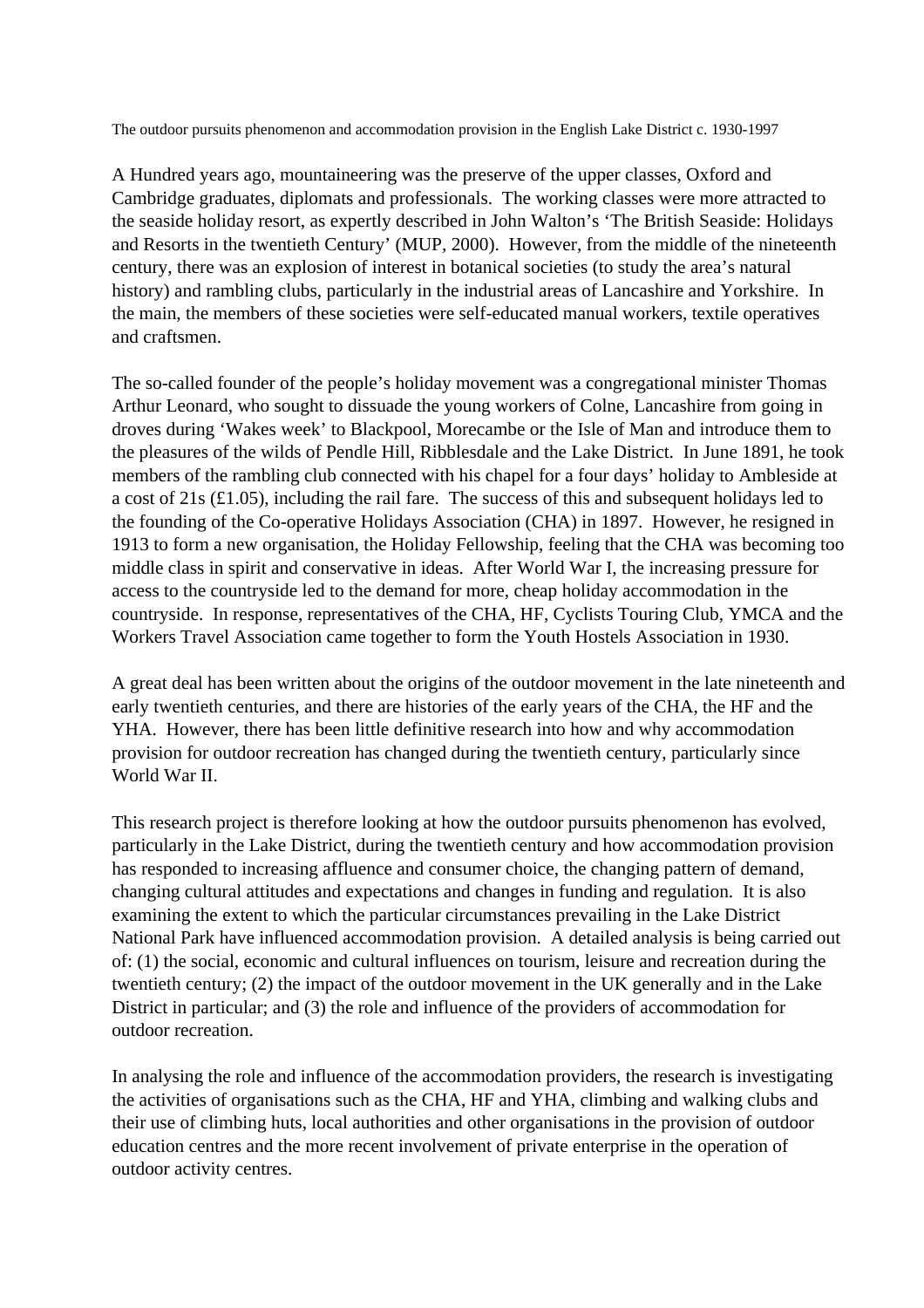The research project is in its early stages. I don't have any answers, just questions. This paper, therefore, provides an over-view of the subject matter of this research project.

Newlands Mill at Stair, outside Keswick, was the CHA's first acquisition in the Lake District (in 1905). It was Spartan. Early customers were Lancashire Mill Workers but as time went by and a succession of country houses was purchased (there were many redundant and decaying houses available in the 1920s and 30s, and the CHA had 37 centres by 1937), they were joined by country lovers from all classes and from all parts of the country. Following World War II, new centres were acquired and older ones disposed of. However, as the twentieth century wore on the CHA found it more difficult to attract customers, particularly from the 1970s onwards, and centres began to be disposed of. There were five centres in the Lake District: Bassenfell House, near Bassenthwaite Lake; Stanley Ghyll House in Eskdale; Forest Side outside Grasmere, Glaramara in Borrowdale; and Loughrigg Brow outside Ambleside. Four of these centres; Stanley Ghyll, Forest Side, Glaramara and Loughrigg Brow, were still operative in 1999 when the CHA ceased its holiday operation. These properties are now in use, respectively, as a guest house, hotel, outdoor centre and apartments. Bassenfell House was sold off in 1964 and subsequently became a hotel. It is now a Christian Centre.

When Leonard founded the Holiday Fellowship in 1913, Newlands became one of its first centres. The HF developed after 1913 along similar lines and had 42 centres by 1936. In addition to Newlands Mill, the HF has had, and still does run, two centres in the Lake District: Derwent Bank, near Portinscale and Monk Coniston on Coniston Water. Like the CHA, its popularity peaked in the 1960s and began to drop away in the late 1970s. Also, like the CHA, its customers have aged and it has moved away from its origins of providing holidays for working class young men. It now has some 20 centres (incidentally, over half of which are in seaside locations). The majority of its members (customers) are middle class, over 50 and either retired or semi-retired.

The HF, like the CHA, has strived to return to its original ideals. If one examines the holiday brochures of the 1930s, they are very much aimed at the young (and walking and climbing). Youth camps were established in the 1930s, for instance at Wall End Farm, in Langdale and some were re-established after World War II. Newlands Mill was run as a youth centre until the late 1970s. But the HF has had to respond to customer demands and the market and has diversified away from simply catering for the young and active into family centres, special interest holidays and even coach touring. Until the 1970s, CHA/HF holidays were much organised, based on weekly programmes of walks and talks, sleeping in dormitories and communal eating. Now, HF holidays are much more flexible (go as you please) with individual bedrooms and en-suite facilities. Also, gone are the days of, saying grace before meals, Sunday morning prayers, lights out at 10.30pm and a prohibition on alcohol.

The YHA originated in Germany in 1909 but it was 1930 before it was established in Great Britain. In the 1930s, most hostellers were young single men (and some women) of working age. School trips developed in the 1950s. However, from the 1960s onwards, the users of youth hostels began to broaden in age and class. Changes took place, including allowing the use of the car in the late 1960s and the provision of family accommodation. A large proportion of users are now over 50yrs old, although the YHA continues to attract school groups. It is continuing with initiatives to attract more young people to youth hostelling with summer camps and educational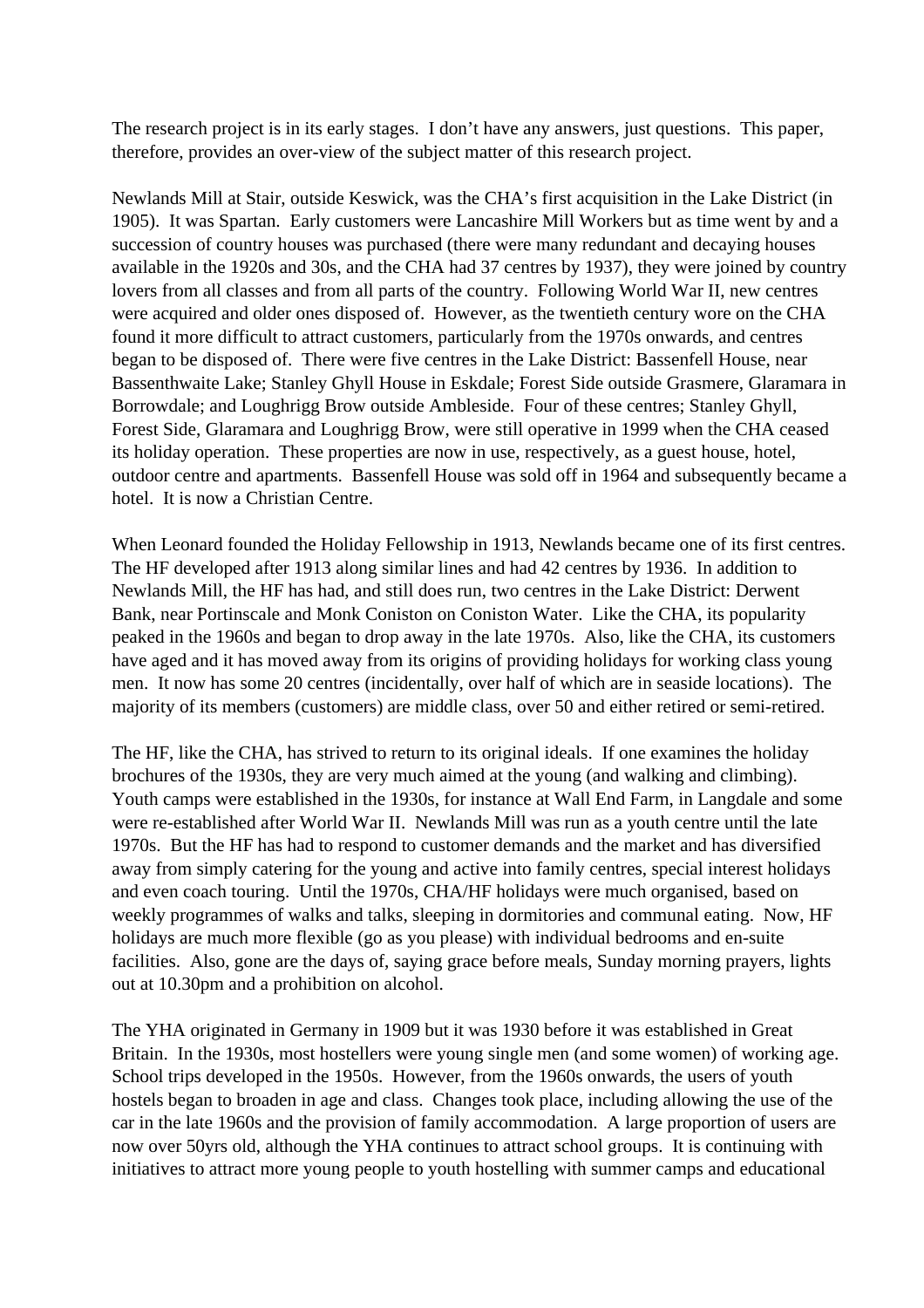visits.

Barrow House, on Derwentwater, was one of five Lake District hostels in the first YHA handbook. It only lasted a year. The YHA occupied only part of this large house, reportedly the staff quarters accessed from the tradesman's entrance round the back. It subsequently became a hotel but was re-opened as a youth hostel (now called simply Derwentwater) in 1960. It is one of the Lake District's most popular youth hostels.

By the end of 1932 there were 20 youth hostels in the Lake District varying in size and type of accommodation, from large country houses to small cottages, even outbuildings of inns. The number of hostels, nationally, rose to almost 300 by 1939. Following World War II, when the number dropped below 200, the number remained fairly steady at around 270 until the 1980s when there were considerable changes in the administration of the YHA and the hostel network was rationalised in response to changing customer demands: some older hostels were closed, others refurbished and purpose built accommodation opened with smaller dormitories (6-8 bedded rooms rather than dormitories with 20 bunk beds), family rooms, better washing facilities and improved kitchens and dining rooms. There were less than 230 youth hostels by the end of the century. Now you can hire your own hostel and there are YHA guest houses with en-suite rooms, which offer bed & breakfast. In an attempt to cater for those who want to get back to basics, the YHA also offers bunkhouses and camping barns.

In the Lake District, there have been over 60 different hostels in use since 1930, but never more than 26 or 27 at any one time. The oldest still in use is Thorney How in Grasmere, a so-called demonstration hostel opened in 1932. Although the YHA's rationalisation strategy of the 1980s was the subject of major criticism, it had little effect in the Lake District where there remains a wide diversity of hostel accommodation, ranging from Black Sail Hut (16 beds) to Ambleside (256 beds).

There are almost 250 climbing and walking clubs affiliated to the British Mountaineering Council, which currently has 65,000 members. There are only a handful of clubs based in the Lake District but there are a large number of clubs in the north-west and north-east of England. Climbing clubs vary in their constituency; some are still men only. Some are national or international in their outlook and interests and some serve a local area. A number of clubs date from the end of the nineteenth century and the early part of the twentieth century (the Fell and Rock Climbing Club of the English Lake District, the FRCC, originates from 1906). There was a resurgence in the postwar period, when many new clubs were formed, and one of the main reasons for joining a club in the 1950s and 60s was to obtain access to a hut (cheap accommodation). More than 20 clubs have so-called huts in the Lake District. These might be fairly large houses, former shepherd's houses or barns and provide varying standards of accommodation. Most are rented properties but some are owned by the club itself.

Local authority involvement in outdoor education centres is another issue being examined. Many local authorities have run outdoor centres since the 1940s. In the Lake District, as well as the constituent councils, principally Cumberland and Lancashire Education Authorities (then Cumbria CC), other authorities from both the north-west and the north-east of England have run outdoor pursuits centres. Many ceased to exist in the 1980s, following changes in local authority funding.